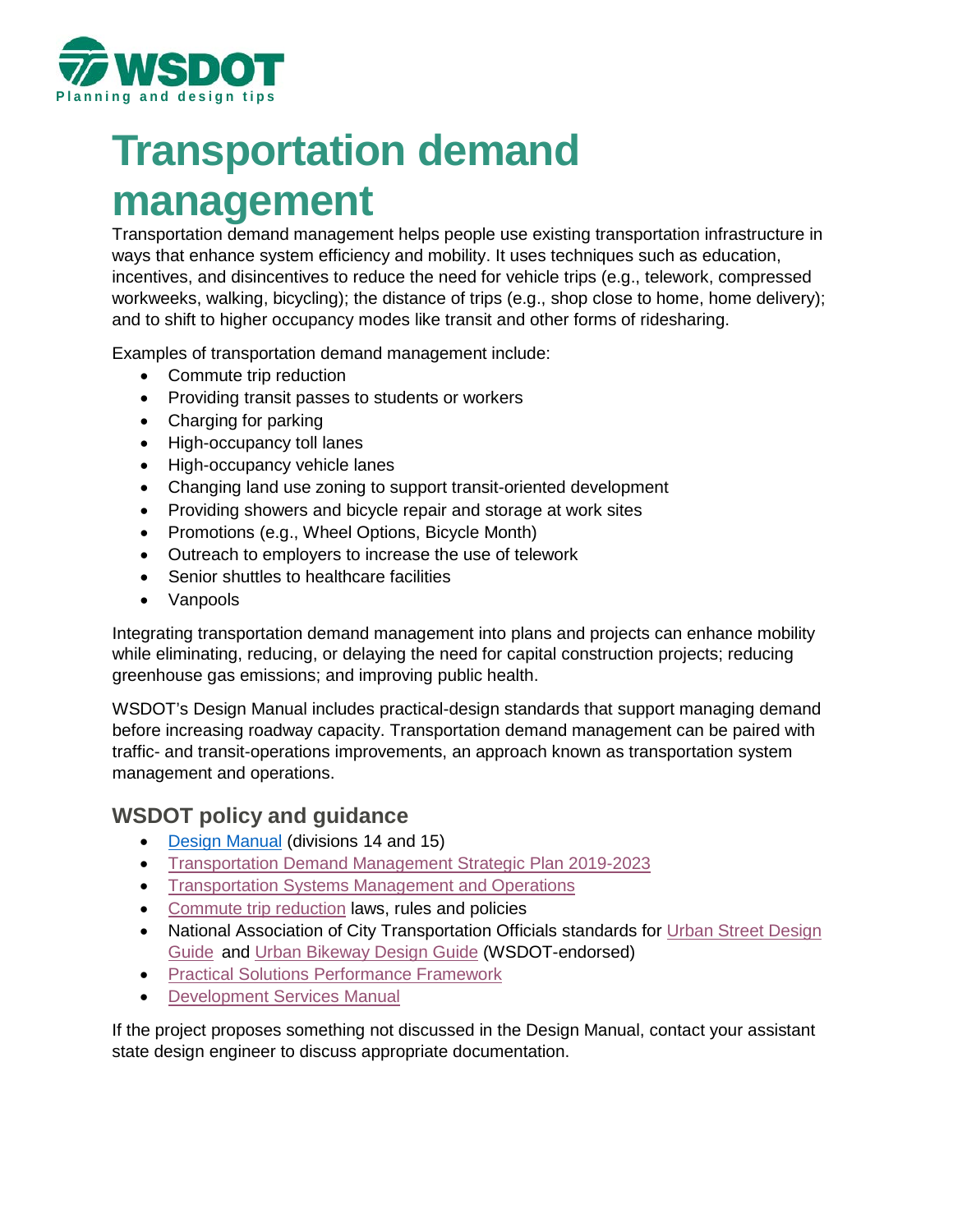# **Additional resources**

- Transportation Demand Management [Publications and Reference Materials,](https://ops.fhwa.dot.gov/tdm/ref_material.htm) Federal Highway Administration
- [Traveler Response to Transportation System Changes Handbook,](http://www.trb.org/Publications/TCRPReport95.aspx) Transportation Research Board
- [Demand Management Resources,](https://www.ssti.us/category/resources/demand-management-resources/) State Smart Transportation Initiative
- [Research on the Impacts of Transportation and Land Use-Related Policies,](https://ww3.arb.ca.gov/cc/sb375/policies/policies.htm) California Air Resources Board
- [What is transportation demand management, actually?,](https://mobilitylab.org/2018/07/27/what-is-transportation-demand-management-actually/) Mobility Lab

# **User tips**

Transportation demand management can address peak traffic conditions and/or mobility needs. These are often characterized by time of day (e.g., morning peak, Sunday evening peak), location (e.g., downtown Bellevue, I-5 through Olympia), or need (e.g., access to healthcare, overcrowded park and ride lot). WSDOT's Travel Data, Geographic Information System and Analysis Branch can provide travel-time profiles to illustrate peak-period trips on particular roadway segments. This can support analysis to assess transportation demand management's potential.

Transportation demand management typically takes advantage of existing roadway, parking, and transit infrastructure and services. They improve the use of these facilities and services through behavioral economics. Techniques include incentives (e.g., free parking for carpools, employer-subsidized transit passes) and disincentives (e.g., higher rates for peak-hour tolls and parking).

While typically used in urban areas, transportation demand management can also be effective in suburban and rural areas. However, rural areas may lack the resources to implement transportation demand management on a large scale.

#### Establish a multimodal purpose and need

Planners should include transportation-demand-management goals and objectives in all planning and design projects. They should also work with stakeholders to develop a purposeand-need statement that considers the needs of all modes and travel markets, including historically disadvantaged populations.

In addition to single-occupancy-vehicle travel delay and safety, consider needs such as:

- Freight
- Accessibility
- Job access for people with low incomes
- Mode shift
- Greenhouse gas emission reduction
- Pedestrian and bicycle safety
- Transit speed and reliability
- Future land use and access to human services

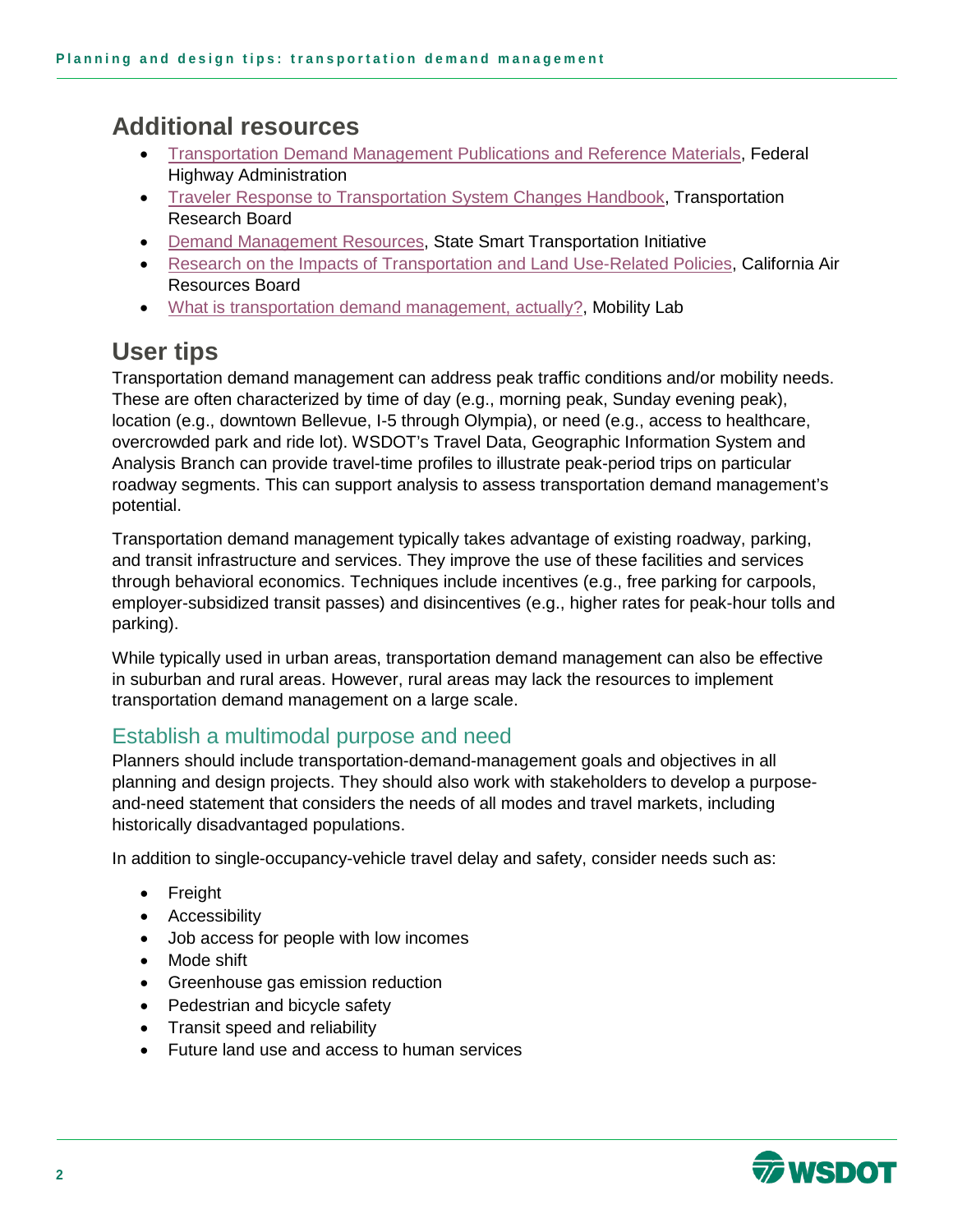Use resources including:

- [Context and modal accommodation report](http://www.wsdot.wa.gov/publications/fulltext/design/ASDE/ContextandModalAccommodationReport.docx)
- Trip origins and destinations [\(OnTheMap\)](https://onthemap.ces.census.gov/)
- [WSDOT's Statewide Public Transportation Plan](https://www.wsdot.wa.gov/sites/default/files/2019/10/15/PT-Report-WashingtonStatePublicTransportationPlan-2016.pdf)
- Regional transportation plans
- Local plans

#### Establish trip reduction and mode shift targets

Planners and engineers can set trip-reduction and mode-shift targets to determine the number of single-occupant trips that must be reduced or shifted to other modes or times of day. These targets can then be used to assess the effects of trip reduction on future demand and traffic flow, prioritize construction projects, and design transportation demand management projects.

[Mode shift potential](http://performanceframework.wsdot-sites.com/browse-performance-measures/mobility/efficiency/mode-usage/mode-share/) on particular roadways can be evaluated using [Sugar Access,](http://performanceframework.wsdot-sites.com/help-me-find-performance-measures/choose-by-analysis-tool/sugar-access/) a Geographic Information System plug-in available through WSDOT's Statewide Multimodal Planning Office.

#### Work with locals to identify projects

Work with employers, transit agencies, nonprofits, regional and metropolitan planning organizations, cities, counties, and other local organizations to identify a package of short-, mid-, and long-term demand-management solutions that will meet trip-reduction or mode-shift targets. Engage [commute trip reduction city and county contacts.](https://www.wsdot.wa.gov/transit/contact#Commute%20Trip%20Reduction)

### Reduce risk by establishing multiple project elements

Transportation demand management often includes multiple elements. This reduces risk to transportation system performance by ensuring that the project meets its overall trip reduction target even if one element underperforms.

For example, if the telework element does not achieve its trip reduction target, the transit pass element exceeds its target and ensures that the overall trip reduction target is achieved.

#### Address connectivity

Addressing gaps in the bicycle, pedestrian and transit networks, and providing safe and comfortable places to transfer between modes can open up new transportation demand management markets and increase mode shift and person throughput.

For connectivity performance metrics and case study examples, see the Practical Solutions Performance Framework guidance on [bicycle facility availability and connectivity,](http://performanceframework.wsdot-sites.com/browse-performance-measures/mobility/accessibility/multimodal-accessibility/bicycle-facility-availability-and-connectivity/) pedestrian [facility availability and connectivity](http://performanceframework.wsdot-sites.com/browse-performance-measures/mobility/accessibility/multimodal-accessibility/pedestrian-facility-availability-connectivity/) and [transit availability and connectivity.](http://performanceframework.wsdot-sites.com/browse-performance-measures/mobility/accessibility/multimodal-accessibility/transit-availability-and-connectivity/)

## **Where to get help**

Contact your transportation demand management and commute trip reduction practitioners for more information. WSDOT's [Public Transportation Division community liaisons](https://www.wsdot.wa.gov/transit/contact#WSDOT%20Public%20Transportation%20Division) can also help.